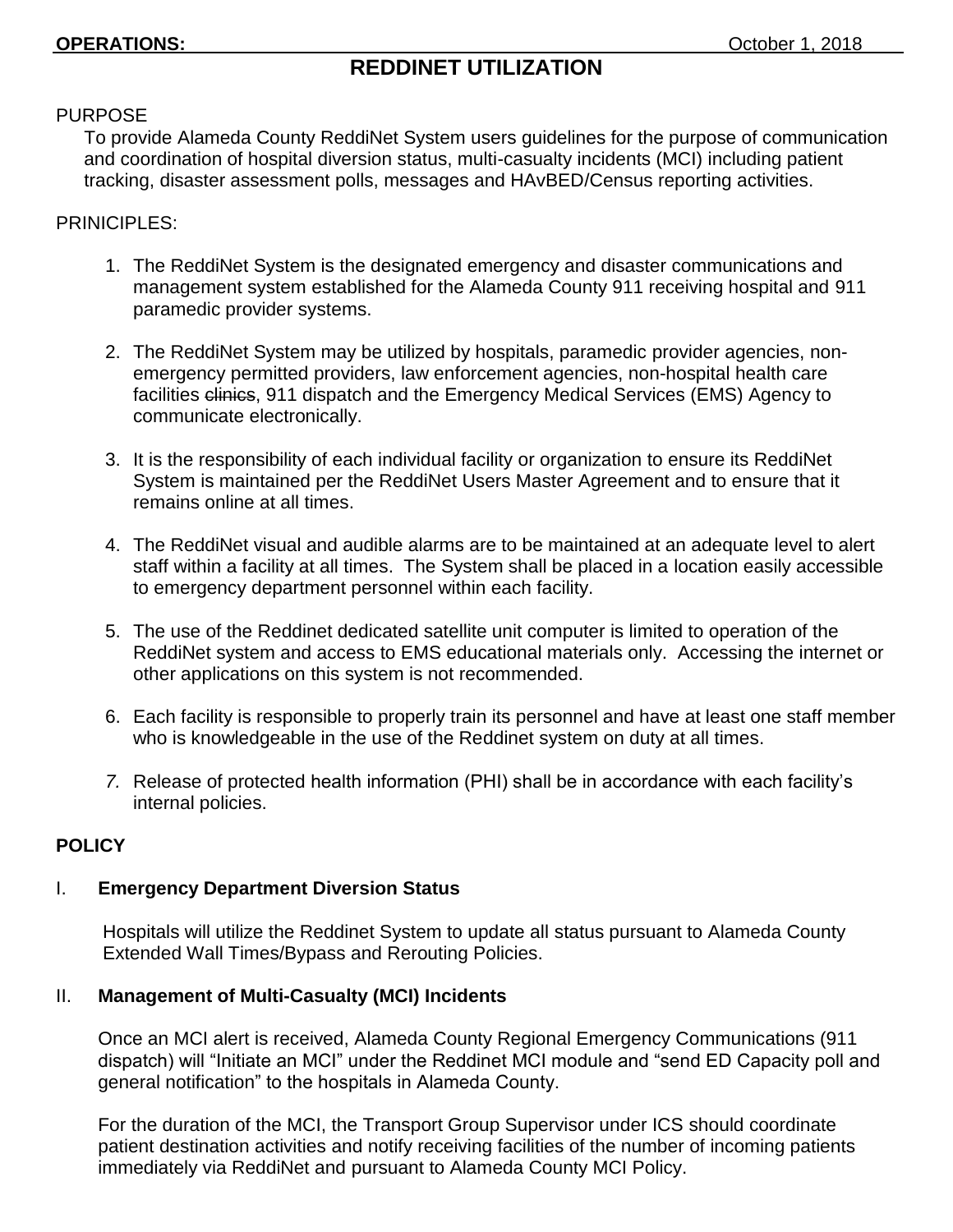# **REDDINET UTILIZATION**

#### III. **Bed Availability**

Health facilities will follow the guidelines for reporting bed availability pursuant to Alameda County Patient Census/Bed Availability Policy.

#### IV. **Assessment Polls**

To assist with the coordination of emergency resource management, the Alameda County Regional Emergency Communication Center (ACRECC) and/or EMS sends assessment polls to acute health care facilities to complete and return. Assessment polls ask hospitals specific questions and require an immediate response via Reddinet

In the event of a Countywide or regional disaster, health care facilities should anticipate the initiation of a ReddiNet disaster assessment poll from ACRECC/911 Dispatch and/or EMS.

When the facility receives the Assessment poll, the requested information must be submitted promptly to help ensure the resource management activities are optimized.

## V. **Messages**

All facilities are expected to utilize the ReddiNet messages function to communicate appropriate information about their facility to other hospitals, the EMS Agency and ACRECC.

All messages that are appropriate for dissemination to other staff are to be printed or otherwise shared with affected staff.

Users are to limit sent messages and message replies to affected parties only.

Messages and message replies should be short, concise and relevant.

Since the ReddiNet network contains hospitals, health care facilities (ie.clinics), EMS, Public Health agencies, fire, ambulance, law enforcement and other related agencies, each ReddiNet user is expected to be very selective when sending messages, as not all messages are intended for all network users.

Replies to messages should be limited to the creator of the message unless absolutely necessary to copy others. If copies are deemed necessary, users need to open the menu selections and individually select recipients from other recipient list.

**Note:** Overflowing the Reddinet System with unwanted and unnecessary message may cause transmission delays which could affect the prompt delivery of time sensitive critical messages.

All communications exchanged via the ReddiNet messages function contain protected health information (PHI) must complete with Health insurance Portability and Accountability ACT (HIPAA) privacy rules.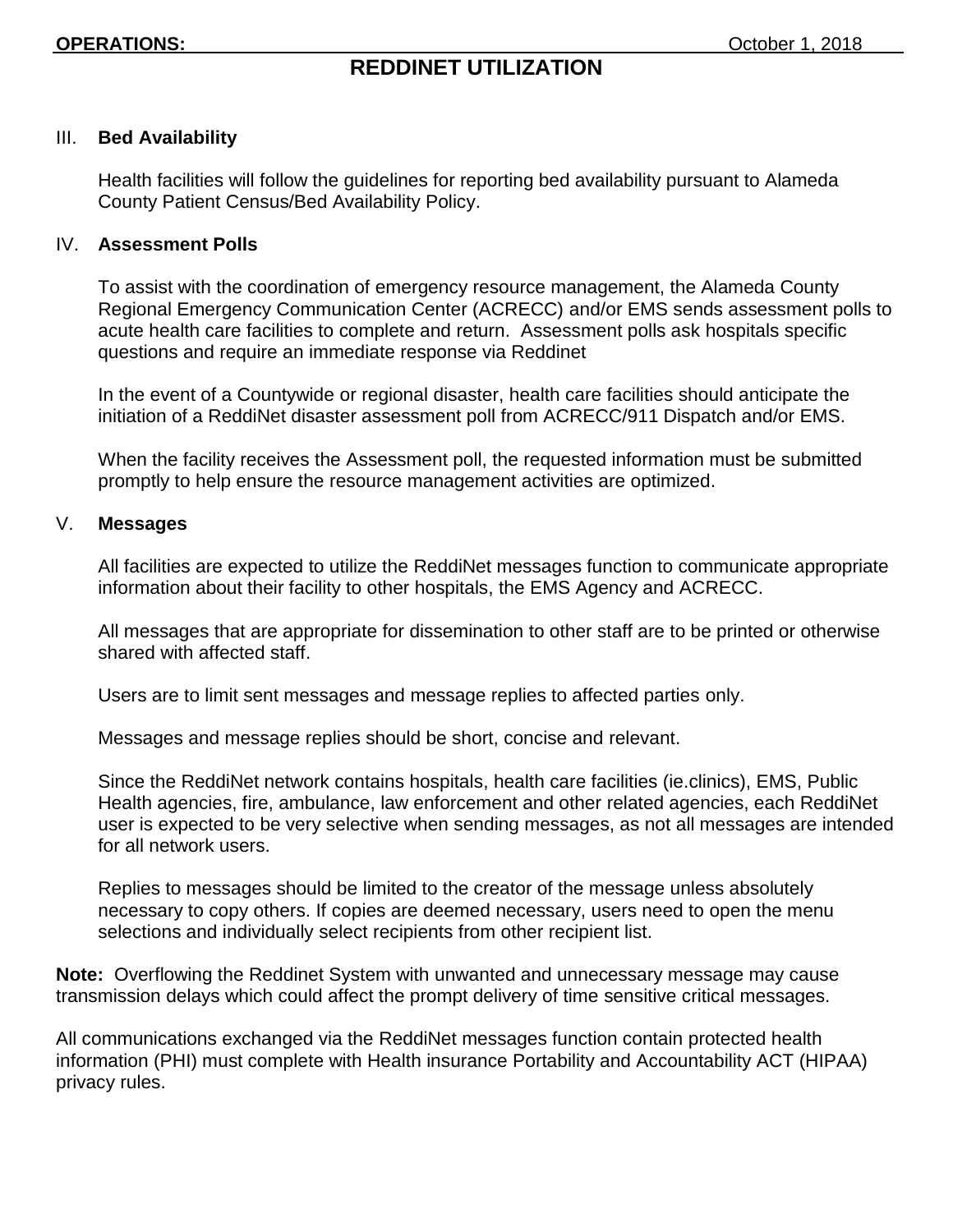## **Bioterrorism and Health Surveillance**

Alameda County EMS may initiate disease surveillance programs utilizing ReddiNet. These will be in the form of Assessment polls that ask for specific information.

Each facility is to ensure that these assessments are answered in a timely manner; this will likely require involvement of Infectious/Communicable Disease staff at each facility. This does not replace the obligation of health care providers to report certain diseases on a Confidential Morbidity Report (CMR) Pursuant to Title 17, California Code of Regulations Section 2500 (re. 1996)

Each 911 receiving facility must provide daily value data to EMS which includes: Total ED Visits, Total Admission, Total ICU Admission and Total Deaths.

#### VI. **ReddiNet System Failure or Disruptions**

If the Reddinet System is not functioning for whatever reason facilities are to utilize the following procedure:

Attempt to resolve the problem at the computer. Check for correct power and internet connections as well as correct log-in and password.

Notify the facility Reddinet Coordinator or IT Department according to facility policy.

Access the 24-hour ReddiNet Help Line number at 1-800-440-7808 as needed.

Notify other hospitals, ACRECC and the EMS Agency of the status of the ReddiNet System and the anticipated return to service. Updates should be provided every 4 hours until the system is functional. Facilities should make arraignments with ACRECC/911 Dispatch to notify ReddiNet System participants of the disruption as well as perform any function in ReddiNet on their behalf as described in the above section of this policy, until service is restored.

Notify ACRECC, other hospitals and the EMS Agency when the ReddiNet System is fully operational via the Message module.

#### VII. **MCI Reported Patients**

During multi-casualty incidents and disasters, ReddiNet has the capacity for hospitals receiving patients to report the patients that are at their facility under the MCI module "reported patients screen". During an incident, hospitals can enter the following data, patient's first and last name, gender, age, status and disposition. This function is to aid hospitals with family reunification actively locating patients. This data is considered PHI and for HIPAA purposes.

The exchange of PHI between hospitals and counties for disaster relief purposed would be permitted under HIPAA without express patient authorization. However, this exception still requires the covered entity to provide the individual an opportunity to agree or object o such disclosure unless, under the circumstances, in the exercise of profession judgment, the covered entity determines that trying to get such consent would interfere with its ability to respond to the emergency.